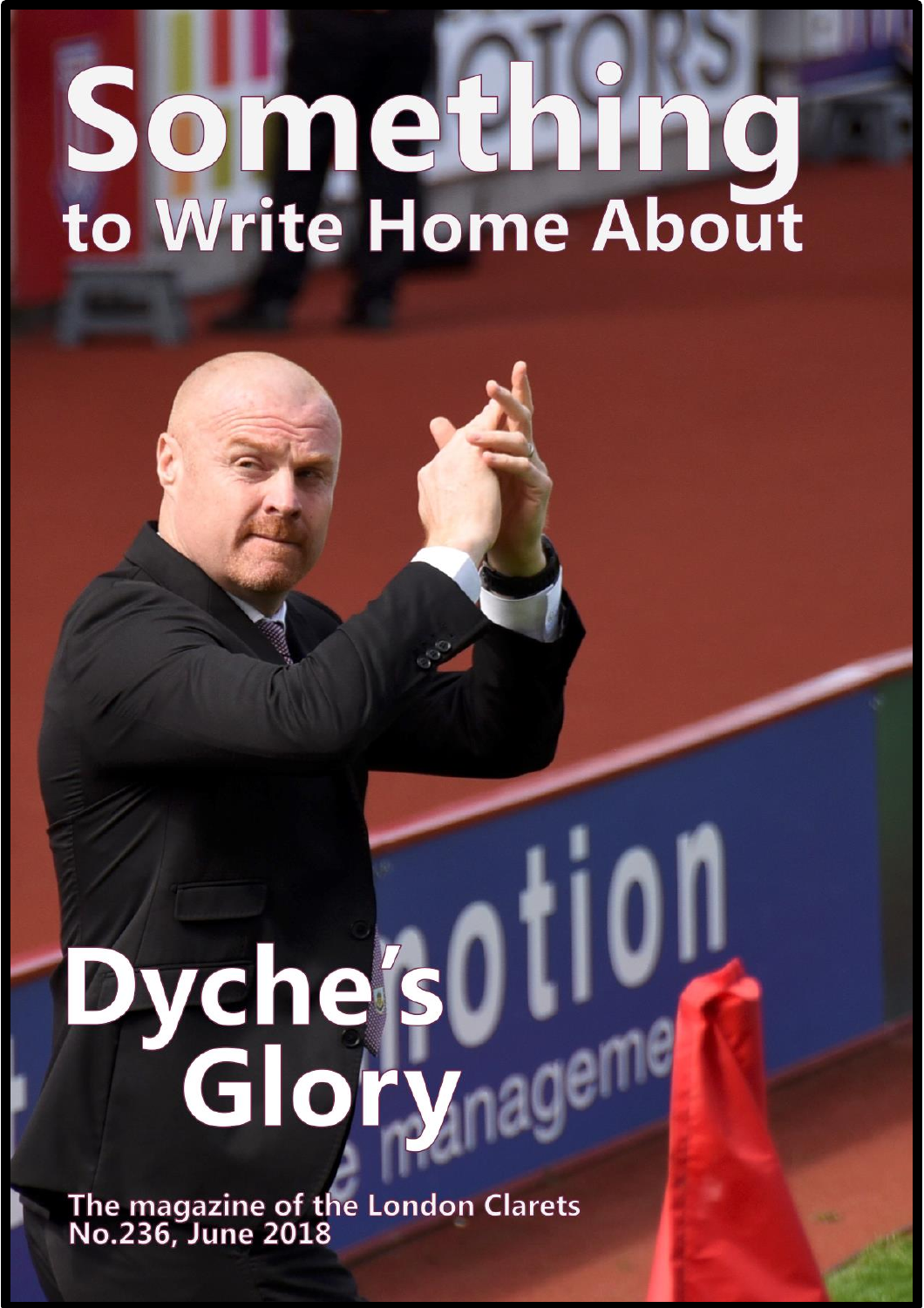## **A monumental achievement Igor Wowk** 2017 -2018 season review

As we all know, the season ended up being the club's most successful since the sixth place finish in 1973-1974, and, even better, through the somewhat quirky and convoluted system of Europa League qualification, Burnley managed to qualify for European football for the first time since 1966. Just to emphasise the point, that's fifty years ago: two generations, pre-decimal coinage, Harold Wilson was Prime Minister, television was still in black and white, and I was 12 years old. I attended every one of those European games in the Inter Cities Fairs Cup and fleeting memories of those nights are still etched on my brain. The first tentative win over Stuttgart, the slaughter of Lausanne, the triumph over Napoli, and the disappointment of the defeat vs. Frankfurt having secured a draw in Germany to remain unbeaten in the competition. At the time, attending the home games meant catching two buses back from Burnley to Haslingden via Rawtenstall, so that was an adventure in itself, now I am thinking about the logistics of flying 7,000 miles to Almaty for the opening leg, or attending the final in Baku, Georgia.

To underline Sean's achievement, back in those European days, the Clarets were still a force in the land, a fading one, but nonetheless a force. Blacklaw, Angus, Elder and Miller featured in that European campaign and they had all won Championship medals with Burnley in 1960, plus Harris had made a smattering of appearances. We were not to know it at the time, but the European elimination was the beginning of a long 20 years' decline in the fortunes of our beloved club.

More pertinently, the whole financial landscape has shifted exponentially since 1966. This year's Champions, Manchester City, were languishing in Division Two awaiting the Allison/Mercer revival, although United, Chelsea Liverpool and Spurs were around the top end of the table. Currently the top six have a stranglehold on the top end of the league, and if they have all their ducks in a row then they are more or less guaranteed to finish in those positions. However, there are still opportunities for the likes of Leicester to burst through if enough of those clubs are in sufficient disarray. Arsenal's away form provided the only chink of light for the rest of the teams this season, but their home form was second only to Man City, and Burnley's inconsistency maintained the status quo. Nonetheless, for our team to finish the best of the rest was a monumental achievement.

Interestingly, the battle to become best of the rest and to break into the top six seems to claim more victims than the process to stay in the top six. At clubs like West Ham, Southampton, Swansea, Stoke, Everton and West Bromwich – where they have had some moderate success either in terms of their league position or winning the odd cup and thereby qualifying for Europe – the expectations seem to crank up and the next step is to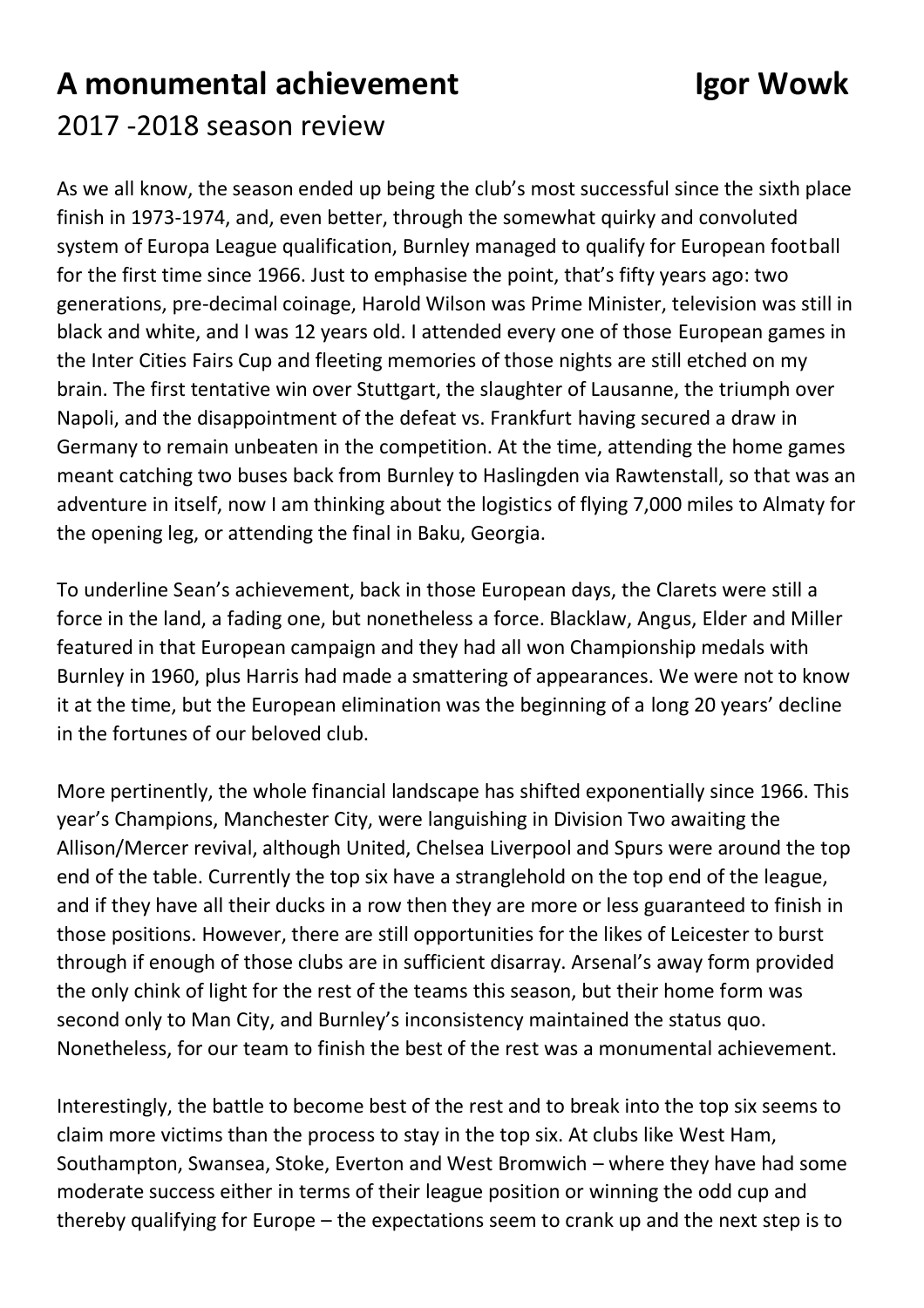break into the top six. As we have seen this season, all of those clubs have struggled at some point or other and in some cases for the majority of the season. They have attempted to take the leap across the chasm and fallen down it instead. Indeed, Leicester struggled initially to kick start their season and the expectation there accounted for Craig Shakespeare early doors.

On the other hand, the likes of Burnley, Bournemouth, Watford, Brighton and Newcastle, all recently promoted clubs, are content just to make up the numbers and survive at the moment. Already I am wondering if the 'European Tour' will affect our psyche in a similar way, although our Board and manager have done an outstanding job previously at managing our expectations.

Returning to the start of the season, very few anticipated the outcome at the outset. The bookmakers had Burnley among the favourites to go down, and most fans I suspect would have been happy to merely finish in 17th place or just above at the finale. Although the Clarets had secured their place in the top flight the previous season with a couple of games to spare, the end of the season was a real struggle to cross over the safety line. Only two games were won out of the last 15 and there were some dour and dogged performances, such as the two goal-free draws in the North East vs. Sunderland and Middlesbrough.

The comings and goings over the close season were a mixture. From the last fixture vs. West Ham, which ended in defeat, only Gray from the starting XI was to depart. However, Keane had been "injured" and Boyd had suddenly been chopped from the 18, no doubt as he refused to accept the one-year offer tabled as he was probably already Championshipbound to Sheffield Wednesday. Darikwa, Ulvestad and Kightly were also shown the door after minimal involvement in the first team, plus Barton was banned by the FA. Gray and Keane potentially would leave significant holes in the line-up down the spine of the team, and neither were replaced at the start of the season. Boyd was a tireless runner and despite his limitations had contributed to the previous season's successful campaign with over 30 appearances and a couple of vital match-winning goals.

To offset these losses, in through the entrance door came Cork, Walters and Bardsley, more or less first-team regulars at their respective clubs and all with massive amounts of Premier League experience. Cork for me was the real eye-opener as he had been captain at Swansea and had an excellent game against us in the 3-2 reverse at the Liberty. Furthermore, Cork was a stylish player and this indicated the possibility of a change in the style of play in the midfield department as one imagined that Sean did not buy him to watch the ball sail over his head. Additionally, Charlie Taylor and Adam Legzdins were brought in, presumably as back-ups, as well as Anders Lindegaard later on in the window. Two more window signings to bolster the forward department were Chris Wood and the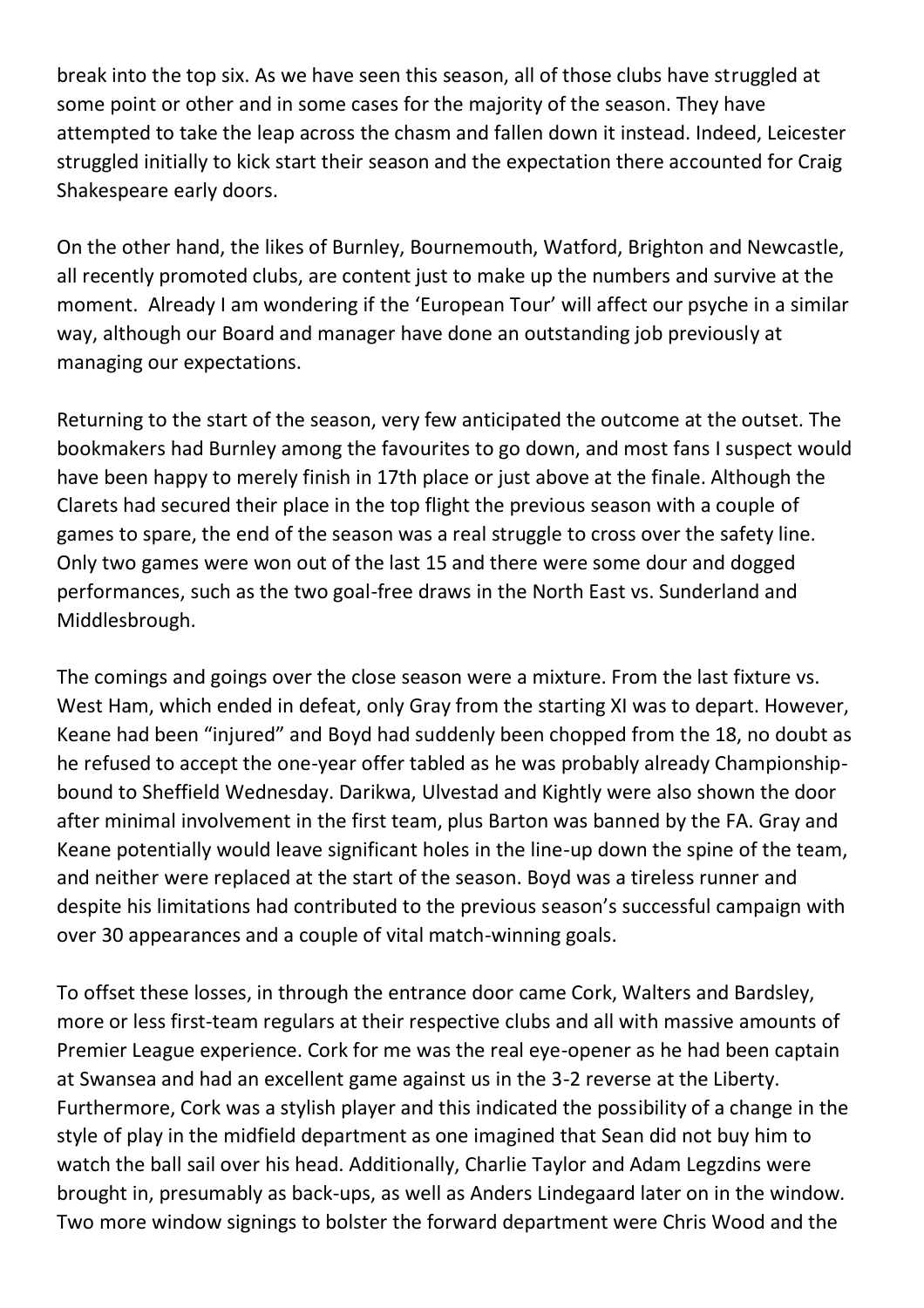more curious acquisition of Nahki Wells. However, there was significantly no replacement for the departing Keane, which caused much consternation as it had been evident for some time that Keane was on his way. The club had been linked with one or two players, but in the event there were no new centre-backs.

The fixture computer had been very unkind in a way to Burnley, with Chelsea, Spurs, Liverpool as the first three away matches, followed by big-spending, ambitious Everton as the fourth and then a trip to Man City. So it looked like the Clarets would have to maintain their home form as realistically a point or two was about the most one could expect, and it would be no surprise if it was zero points from the first five away games, given that it was not until the 18th away game of the 2016/17 campaign vs. Palace that the Clarets clocked up their first three points on the road.

As it transpired, the first two games vs Chelsea and Albion were a microcosm of the season. The Clarets pulled off a sensational result at the home of the reigning Champions at Stamford Bridge, when only the most diehard supporters expected Burnley to win. There were some, as I do know two fans who actually bet on a winning outcome. Looking back, there were some small indicators that a possible upset was on the cards. There were rumblings of discontent in the Chelsea camp, evident by the transfer listing of Costa and Conte's public grumbling about transfers. This manifested itself in the shape of the personnel on Chelsea's bench, with expensive new signing Morata the stand out individual, the rest were reserves or unknowns, Caballero, Tomori, Kennedy, Scott and Christenson. Thankfully, neither Hazard nor Pedro were in their eighteen either. Even more weird was that Jeremy Boga started up front for his one and only appearance for the club before going on loan to Birmingham City. Nevertheless, it was expected that the champions would still have enough to beat a Burnley side that only included one new signing in the shape of Cork and with centre-half Tarkowski in the line-up.

Chelsea managed to shoot themselves in the foot early in the proceedings by having their new skipper and ex-Burnley loanee Gary Cahill sent off for a two-footed challenge – a brave decision by the Mr Pawson as we have seen weaker refs let similar challenges go with a yellow. Furthermore, the Clarets had been in similar situations last season against top six sides and fail to capitalise, even losing to Arsenal and Man City in similar circumstances. Maybe these experiences came to the fore, but the Clarets had their carpe diem moment and swept to a three goal lead by the time the half-time oranges were dished out. It must have been lemons in the home dressing room. By all accounts Chelsea were disinterested and in disarray in the first half, but the second-half they gathered themselves and mounted a fightback to the extent that in the end the Clarets were hanging on, even against nine men, with the movement of Morata making a massive difference. Nonetheless, hang on they did, continuing a Premier League tradition of beating the reigning champions.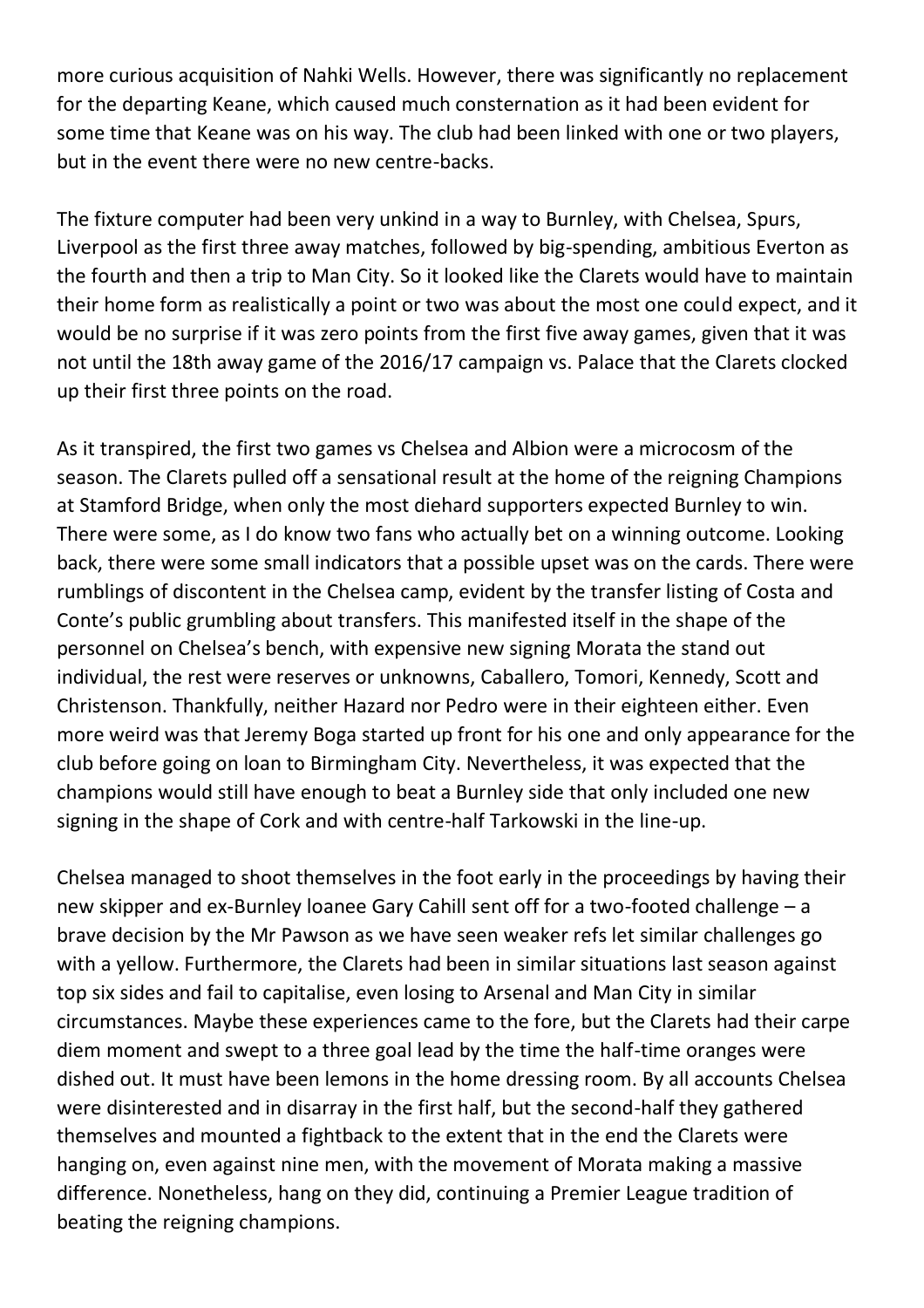

**Cahill on his way at Stamford Bridge**

I have dwelt quite a lot on this one game as it was easily the most significant of the season and the only time the Clarets managed to beat a top six team. A number of the players have reinforced this view, stating that it gave them the belief to go on and take on teams in their own backyard rather than virtually write off 14 away games as had happened the year before. With Tarkowski as one of the stand out players on the day, the pressing need to sign a centre-back was eased, while the three excellent goals were evidence that Andre Gray would not be particularly missed. Furthermore, us fans were in dreamland and perhaps most importantly it was fairly obvious if we could beat the Champs on their own ground, a relegation struggle seemed very unlikely. The whole club and town received a shot in the arm and it sent shockwaves way beyond our own humble domain and resonated throughout the football world. Burnley were on the global map.

The following Saturday now looked like it would be a routine win against West Brom, who had also won vs. Bournemouth on the opening day, and so the crowd arrived in great anticipation. However, a Pulis-led West Brom have proved a very tough nut for the Clarets to crack in the Premier League, and so it proved again with Burnley losing by the odd goal in a match where they failed to land a single shot on target despite numerous chances and most of the possession. With Defour and Cork in the engine room the Clarets looked solid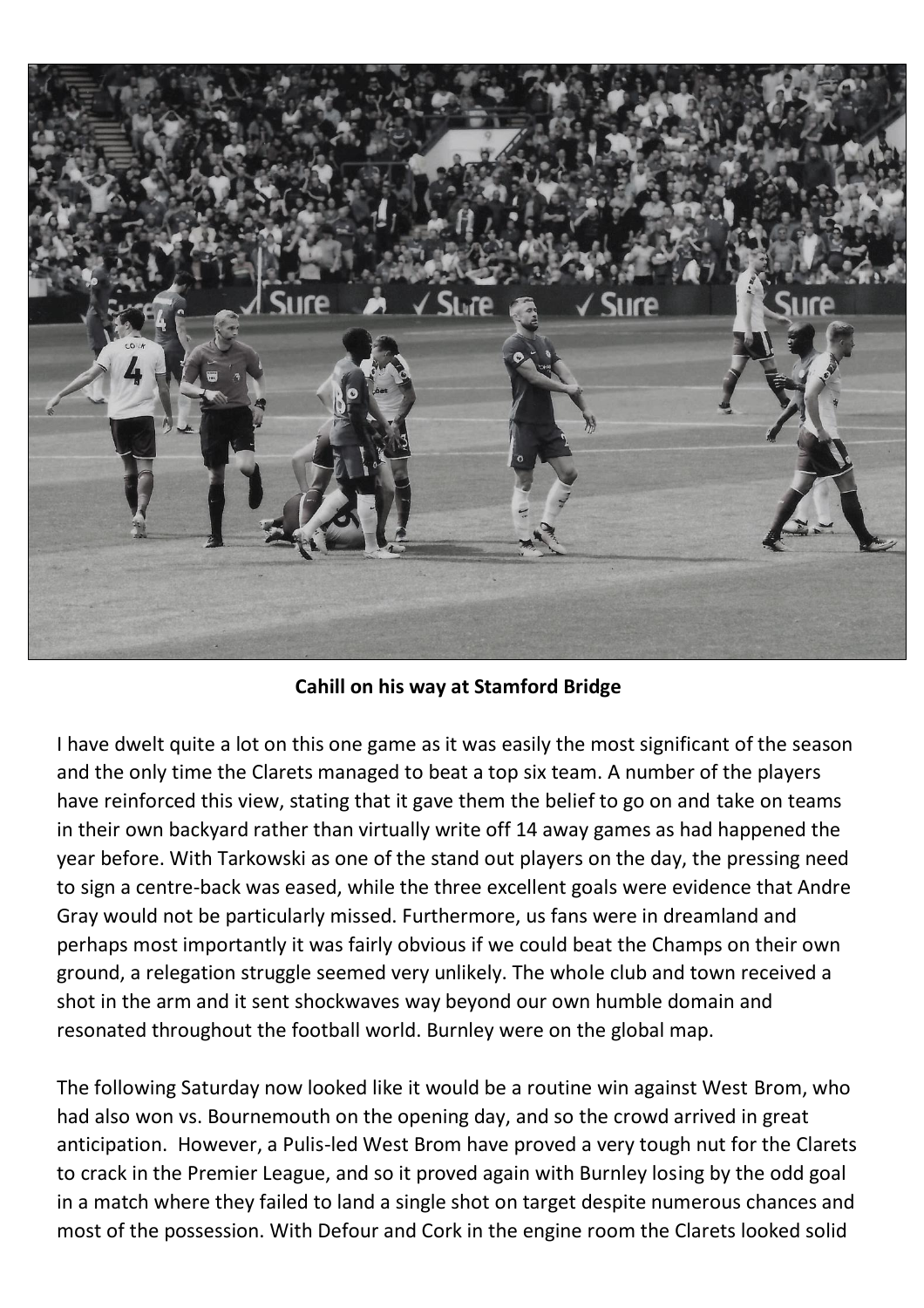but laborious going forward. The wide men Guðmundsson and Brady looked ineffectual, and up front Big Sam looked well-shackled having scored twice against Chelsea the previous week.

The arrival of Wood looked to sharpen up the attack, and he scored in his first two appearances after coming on as a sub: at Wembley vs. Spurs and on his full home debut vs. Palace where, as early as the third minute, Wood cashed in on a defensive mistake against De Boor's winless and goalless side. Typically, the Clarets spent the rest of the game defending it and hanging on for the three points. Subsequently, De Boor became the first manager to get the chop after a defeat by Burnley.

I almost forgot to mention that early on in the season the Clarets glided over the banana skin of a trip to Ewood Park, with Brady and Cork becoming the latest Clarets to put the ball in the "Bastards' net". Thus we had the beginnings of a cup run which pitched the club against another nemesis in the shape of Leeds United. Unfortunately, Burnley went out on penalties and that was the end of that bit of excitement.

Back in the league, Burnley picked up a point at Liverpool after an outstanding performance at the home ground of one of the potential title contenders, thus scoring in every one of those fixtures and remaining undefeated and matching their opponents in every department. Then they went one better by snuffing out a stuttering Everton unable to find a cohesive shape, scoring one of the goals of the season with 23 passes in the buildup and the much-maligned Hendrick finishing it off with a neat execution that dissected Keane and England's current number one (!) Pickford. Back at home, Huddersfield successfully shut up shop, and the lads were somewhat fortunate that Andy Carroll saw the red mist when it looked like an attack-minded West Ham might score with abandon, with Chicarito, Arnautovic, Carroll and the very pacy, marauding Antonio all in the Hammers' line-up. A neat Guðmundsson cross found Wood late on after the former had come on as a sub, and the Clarets salvaged a point from an unconvincing performance.

However, despite the mediocre home form and results, after eight games the Clarets were in 7th place and had lost only once despite a very daunting set of away fixtures, and with two wins on the road they had already matched the previous season's entire away points tally. Indeed, it was a tad frustrating as against 'lesser' opposition they had dropped points and might have been even better placed. Away from home the team had looked confident and seemingly on a par with many top six sides. The most amazing feature so far had to be the form of Nick Pope, who had come on for the injured Heaton vs. Palace and made his full debut at Anfield. Straight away he looked like he already played 200 Premier League games and the fears of a collapse following Tom's injury completely evaporated. If anything, with Pope's ability to come and take crosses, the defence looked slightly more solid. Also, Tarkowski was now attracting rave notices with some outstanding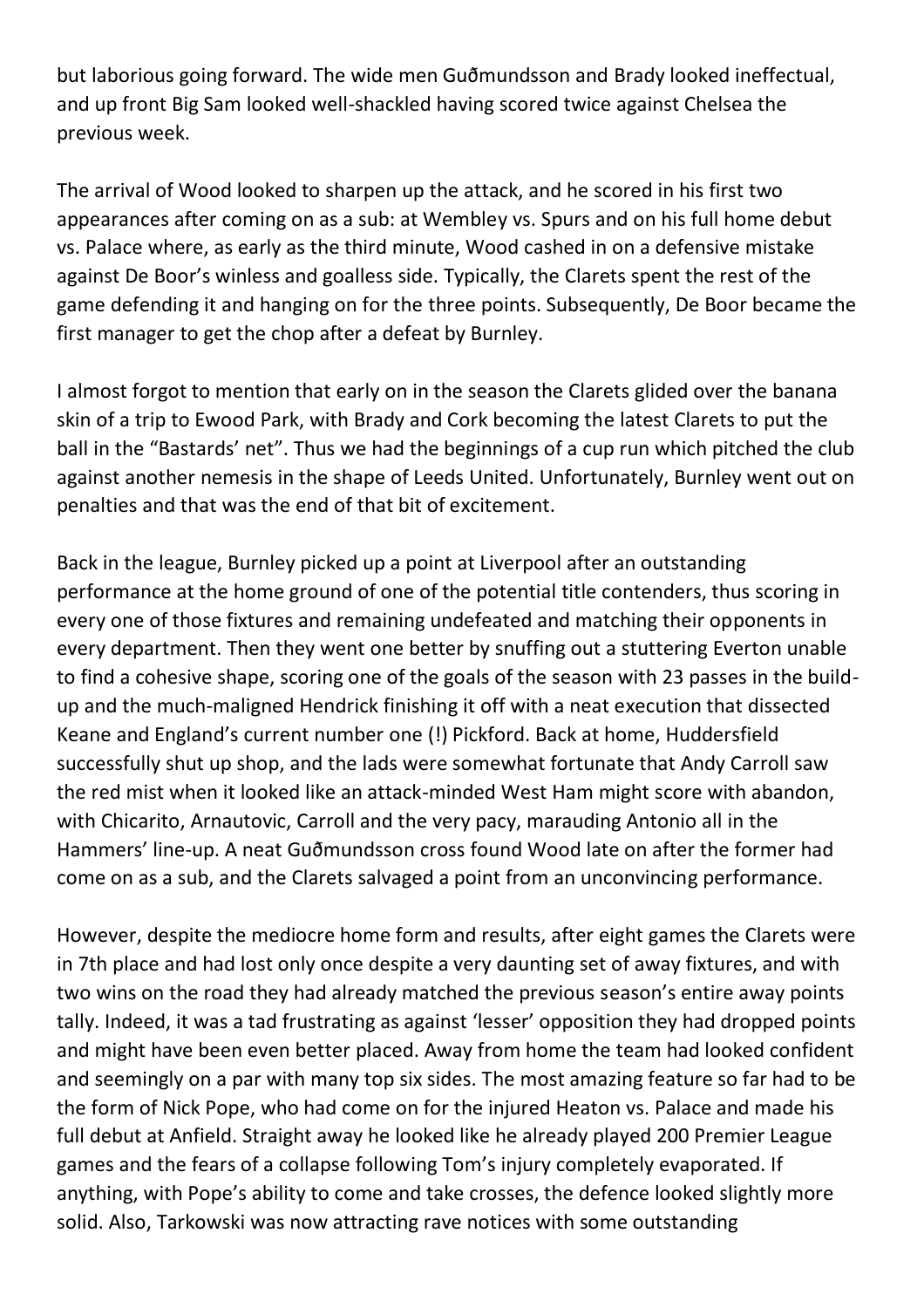performances. So due to the depth of the squad and the improvement of existing players, the Clarets were able to shrug off the loss of Heaton, Marney and Walters to injury and Gray and Keane in the transfer market. Sean was really beginning to attract the plaudits now, and when Koeman was axed at Everton there were strong and persistent rumours that they might come in for Sean. Thankfully, they eventually opted for Big Fat Sam to steer them away from the bottom.

Meanwhile, the Clarets' major problem still was finding the back of the net at home. It had taken them five games to score as many home goals as they had in the first half at Chelsea back on the opening day, and this problem was to persist throughout the season. Sam had



**A dominant performance at Bournemouth**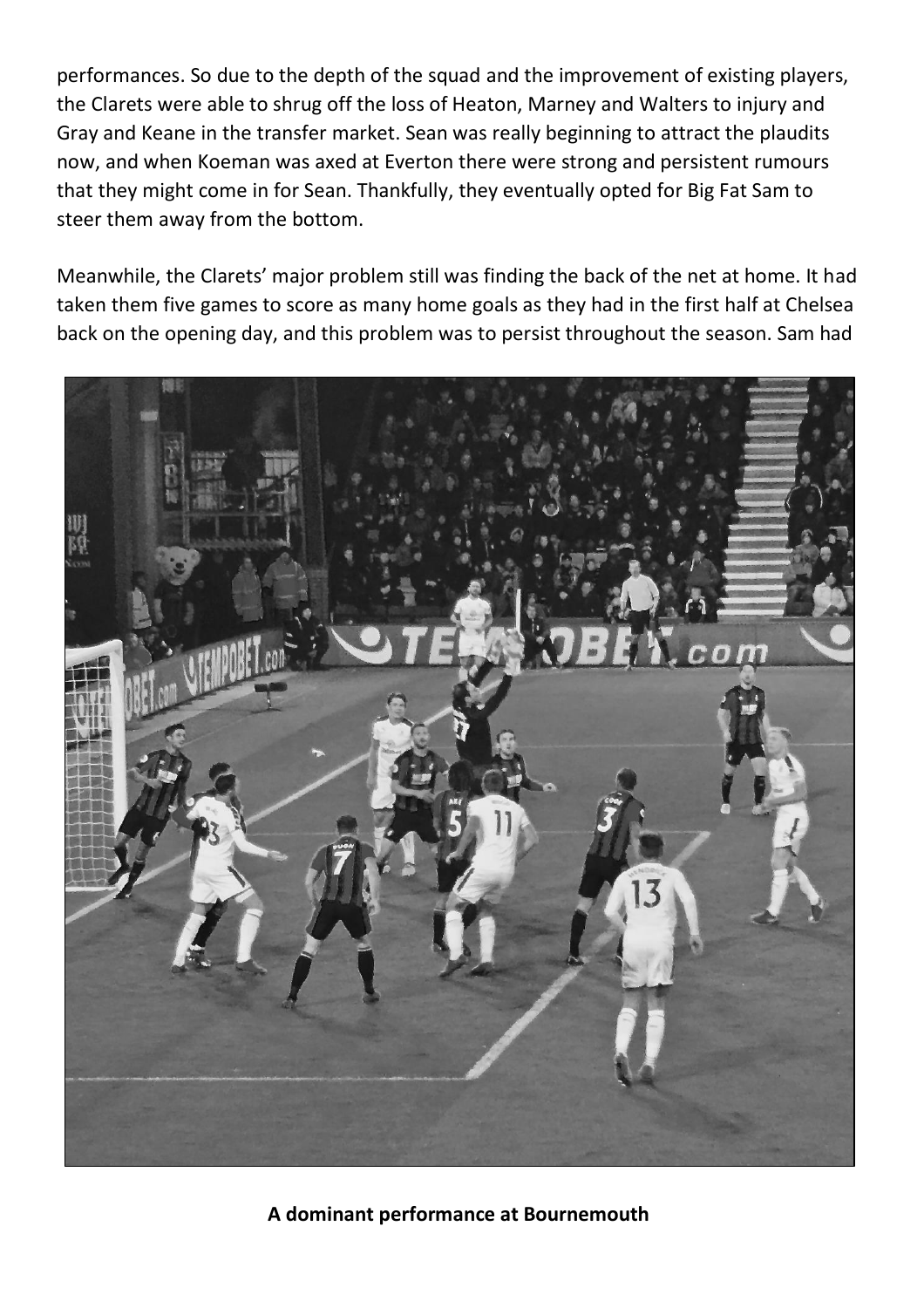fallen away a bit, and playing the new system of only one up front even at home meant the burden fell heavily on the shoulders of new boy Chris Wood.

Inevitably, the lads got done over at the Etihad with a bit of help from the ref for the opening penalty, which was Aguero's record-equalling score. Then the club embarked on an easier run in terms of opposition through to mid-December, with the only big team the lads had to face being Arsenal at home. That resulted in a number of very tight games most of which could have gone any way. Fortunately, they came out narrowly on the right side five times out of eight of those games, and at one point after they beat Stoke, they sneaked into the Champions League places and then back down to fifth after a dour tense 0-0 draw at Brighton where they rode their luck a bit when Murray skied a penalty into the Brighton sea air. They lost at home to Arsenal when the referee once more gave a very dubious decision in the last minute in the London's club favour, awarding a penalty when Ramsey gave the impression of a man being shot by a circus cannon after backing into Tarky when the ball was six feet over his head. Burnley also lost a very closely fought encounter at Leicester, when they went behind to an early Gray goal but in fact played some excellent, fluent football until the departure through injury of the vastly-improved Robbie Brady after a reckless lunge to try and dispossess Maguire. Brady had been the catalyst for some strong attacking displays, particularly away at Bournemouth where he also scored a smart goal, and had begun to win over his many doubters, of which I was one.

Although the Clarets secured victories against Stoke and Watford, thereafter as an attacking force the Clarets became more muted as they had no direct replacement for Brady, with Dyche reverting to the ever-dependable Arfield, who duly scored the winner vs. Watford. The lads endured a long run of 11 games without a win, which included some excellent performances, none more so than the match at Old Trafford where they took a two-goal lead only to be pegged back in injury time after being unable to prevent United from flooding forward in search of an equaliser. The run included a home biffing from a top six club, Spurs, another pattern to emerge over the course of the season – from the top six, they only took a point at home off Man City, ironically the best side of the lot. During this period Wood was in and out of the team with an injury picked up on international duty, but as ever with our club, another player stepped up to the plate to take his opportunity, and in this case it was Ashley Barnes, who opened his season's account with a finely-taken winner against Stoke.

December was an intense month in terms of matches, seven in total with Liverpool at home on New Year's Day, where the lads succumbed to another late, top-six sucker punch after Liverpool had put out a fairly depleted line-up to give our lads a bit of a chance. In the early New Year, we had the worst FA Cup draw we could possibly have had, and despite taking the lead at the Etihad and holding it until half-time, our Wembley dreams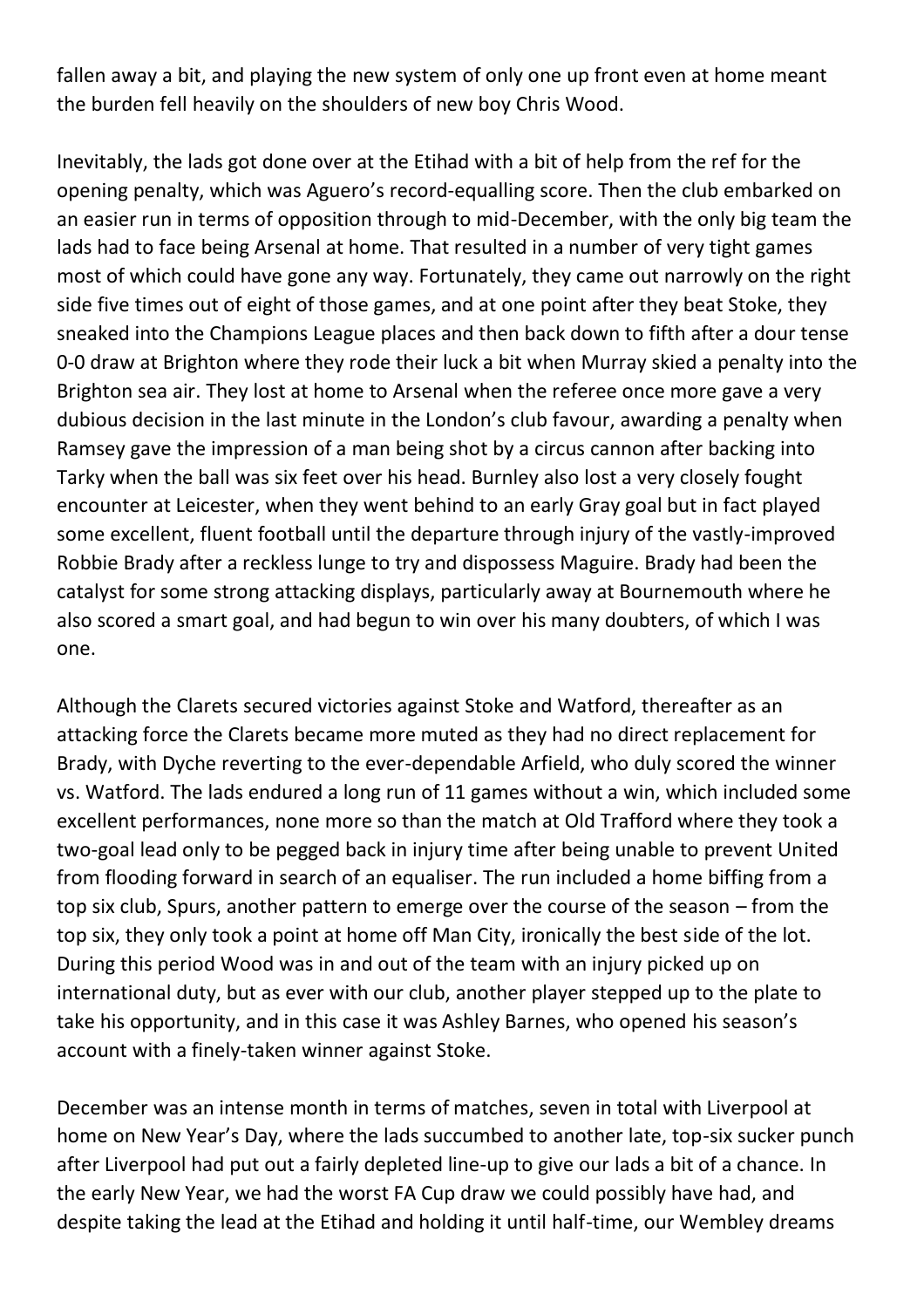were soon over, but at least not at the hands of a bunch of farm hands as in the previous season.

Results-wise, the boys were in the midst of a poor run and the injuries were piling up: Defour was out for the season plus Tarkowski and Ward were also injured, although Westwood, Long and Taylor again did the Burnley thing and did a decent job deputising. I do not think I have ever known a time at Burnley when the players that have come in have performed almost as well and in some cases better than some of the players that they have replaced, but this seems to have been a Dyche hallmark ever since Ings and Vokes stepped in for Austin.

During this period, performances began to falter a bit and goals became scarce, cracks were also beginning to appear in the Burnley Wall as clean sheets began to dry up too. As usual, fans looked to the window to strengthen at this time of the year and Dyche initially signed Georges Nkoudou on loan from Spurs, an archetypal tricky but enigmatic winger albeit with little Premier League experience, and before the window shut Sean also added the much more experienced Aaron Lennon to his armoury of attacking wide players, and we looked forward to a stream of crosses planted onto the heads of our attacking players. However, it takes time for a new player to bed in and none more so than for new players coming in to try and slot into the Burnley "framework".

A close defeat to Man United maintained the pattern of succumbing to top six clubs at home, although there was not much between the two teams on the day except the width of a cross bar for either goal. At Newcastle the lads scraped a fortuitous draw when Sean unleashed his dual wing wizards as subs to salvage a point having fallen a goal behind and seen the Mags fail to apply the killer blow, with Pope saving a penalty and the home strikers missing a couple of other plum chances. Nobody expected the Clarets to beat the Champions-elect City and they didn't expect us to acquire a point either, but the switching of Lowton for Bardsley seem to perk the team up and after Sterling missed an absolute sitter the boys somehow found an extra gear or two to mount a successful bid for an equaliser which Joey the Iceman provided.

This fixture ended a sequence of four games vs. the top six at home and now the fixture list looked much more benign, with only Chelsea and Arsenal of the top six left to face with 12 games to go. The team had been stuck in the mid-thirties in terms of points from mid-December until mid- February, and as it transpired, the point gained vs. Newcastle at the end of January guaranteed safety. Nevertheless, at the time, that mythical 40-point level was the one that would virtually confirm Premier League football, and it remained tantalisingly out of reach. However now there were some very winnable games and the hope was that the boys could at last transform some of the performances into results and maybe even move up from seventh place to challenge some of the big boys.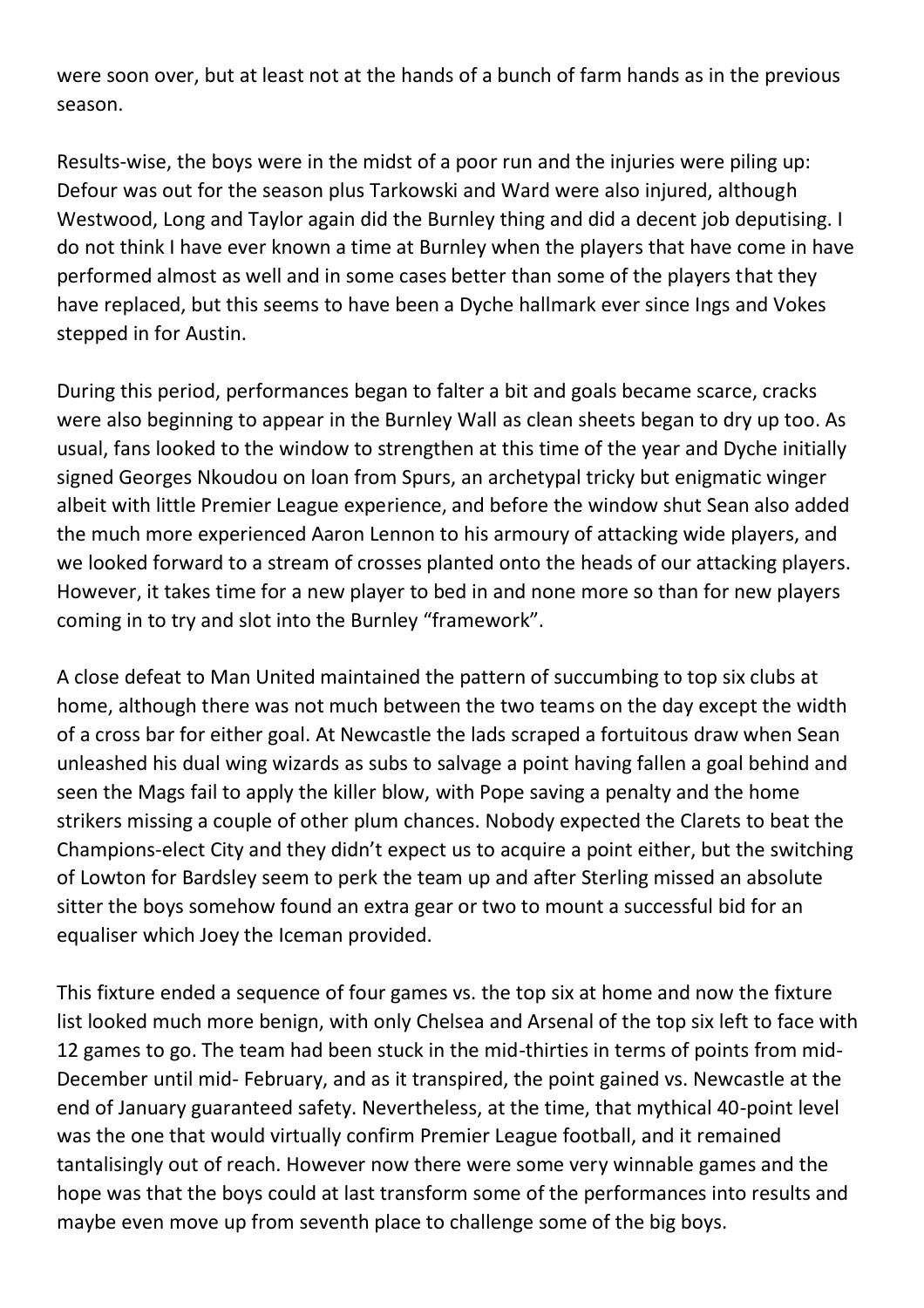First up was Swansea away, and given the previous away form, there was a distinct possibility of three points. Unfortunately, the Clarets could not build on their late surge vs. City and instead after a poor performance, conceded a late goal. Another opportunity presented itself with a home fixture against struggling Southampton. By all accounts this was a dire game but a scrambled Barnes goal looked as if it would be enough to carry the day. This time, the referee Mr Madley took a hand in the proceedings when, in injury-time, he failed to remove himself from the path of a pass from Barnes to Westwood. Southampton picked up the loose ball and scored. Very bad fortune maybe, but indicative of the luck of a side on a bad run and perhaps lacking in confidence to go all out and finish the job.

The following week they were to have another shot at the 40-point mark with the visit of Everton, a team that had clambered out of the bottom three under Allardyce but still had a very poor away record at the time of their visit. So hope abounded. I watched this one on television having been scheduled to drive up to the game but elected not to, due to the return of Siberian conditions delivered by the Beast from the East. Burnley started brightly, but it looked like they were going to have similar luck when, against the run of play, Everton took the lead. The portents were not good as the Clarets had never turned round a losing situation under Dyche in the Premier League, our method of obtaining victories being almost exclusively to sneak in front and sit on it until time runs out. So once again, the most we could hope for was another point. However, at half-time Sean overruled his inner Roundhead and made one of his few Cavalier decisions, switching Wood alongside Barnes for Hendrick and going with two forwards up front. Jeff was a shade unlucky as he and the Clarets had not played badly in the first half, they just needed more bite up front, and with the two dogs of war they were positively rabid, with the pair both notching to provide that much longed-for win, and Williams compounding Sam's woe by acquiring a red card.

A mixture of relief and joy was the overwhelming feeling as effectively the Clarets were home and dry and maybe we could look forward to some more expansive football as opposed to some of the functional and dogged stuff that had been served up for the past few months, and that is exactly what we got: a burst of five wins, 11 goals, achieved with some varied performances. Barnes and Wood led the charge and looked to be the perfect partnership, especially with Wood fully fit again. The last victory over Leicester more or less sealed seventh place, albeit it was a rearguard action for over an hour, but with this vital win, if all the ducks fell into a row, European football was more than a dream, it was a distinct possibility. Nine points clear of a faltering Leicester, their players and manager under severe examination, it would take a set of improbable results and Southampton to win the FA Cup to deny the Clarets. Furthermore, it was not beyond the realms of possibility that Burnley could catch Arsenal, another side with the manager under severe pressure, no points away from home in the New Year and banks of empty seats vacated by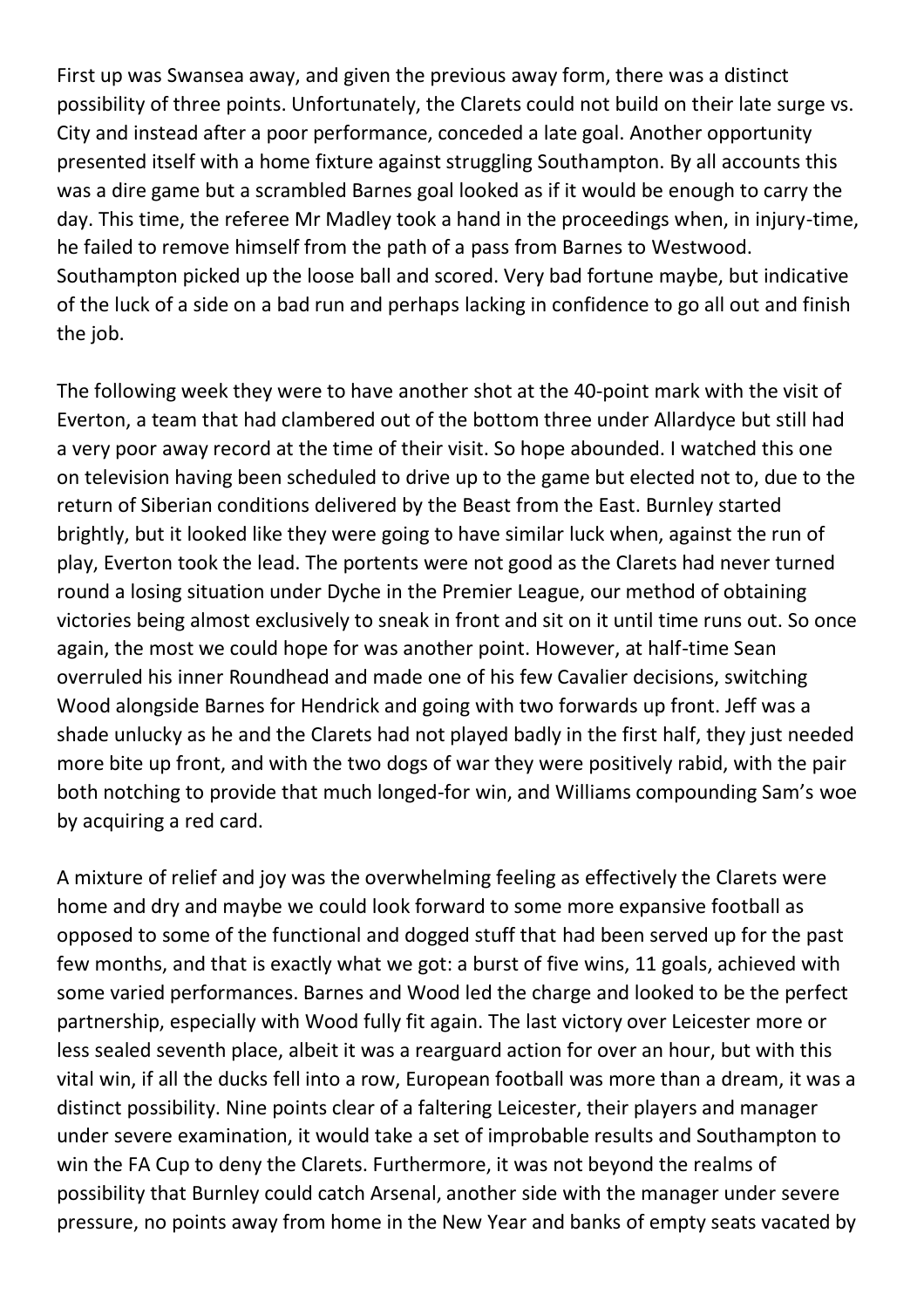the Arsenal 'faithful'. The knives were out.

Unfortunately, the victory over the Foxes proved to be a bit of a high water mark. Next up were Chelsea, a team with another manager under a cloud following a poor run of games. The previous Saturday whilst in the Fanzone, we watched them look disinterestedly fall behind to Southampton only for the Saints to collapse like a drunk man having had one too many, following the introduction of catalyst Giroud. Nonetheless, with an FA Cup semi-final coming up and their team sporting six changes in personnel, the Clarets stood a great chance to continue their fantastic winning run. In the event, Chelsea dominated proceedings from start to finish, the defence were under continuous pressure, the midfield overrun, and the attack was non-existent, emphasising the gap between the top six and the best of the rest should the former decide to turn up and play. If Morata had taken one or two of the simple chances presented to him, the scoreline would have been more realistic.

From there onwards the season petered out somewhat, with only one point from three home games and a real thrashing at Arsenal when we were unlucky enough to be the opponents for Wenger's valedictory outing at the Emirates. With their red t-shirts aglow in the hot May sunshine, the Clarets were shredded by a five-star performance to celebrate Arsene's big day out. The only upside of the whole day was that, after the game, it was easy to use the public transport system due to the home fans rather hypocritically lavishing their appreciation for the man they had forced out of his beloved job whilst we all sloped off home. Afterwards, for once Sean made a very inappropriate choice of words when he said that the lads had "nothing to play for" when if they had won, unlikely I know, they could still possibly have overtaken Arsenal in the table, not to mention the expense, time and effort 1,500 away supporters had spent attending the fixture.

To sum up both home and away, with few exceptions defensively the team looked solid throughout the season. Sean and the players built the 'Burnley Wall', an edifice breached more than once in a game by a team that finished below them only in the 4th minute of injury time in the very last game of the season vs. Bournemouth following a disastrous slip by the otherwise dependable Kevin Long. Defensively, the table shows that we let in far fewer goals than Arsenal and were on a par with all but the two Manchester clubs. However, at home the boys struggled to find a way through the many well-organised and proficient Premier League defences. Along with Huddersfield, the Clarets finished with the lowest number of goals scored at home in the season. Furthermore, nearly all of the six sides above the Clarets finished with double or thereabouts the 36 goals Burnley scored.

Dyche and his team have also become remarkably good at improving the same players individually as well as training them to fit into the system as and when it is necessary. This development is particularly evident across the back four, all of whom are now much more